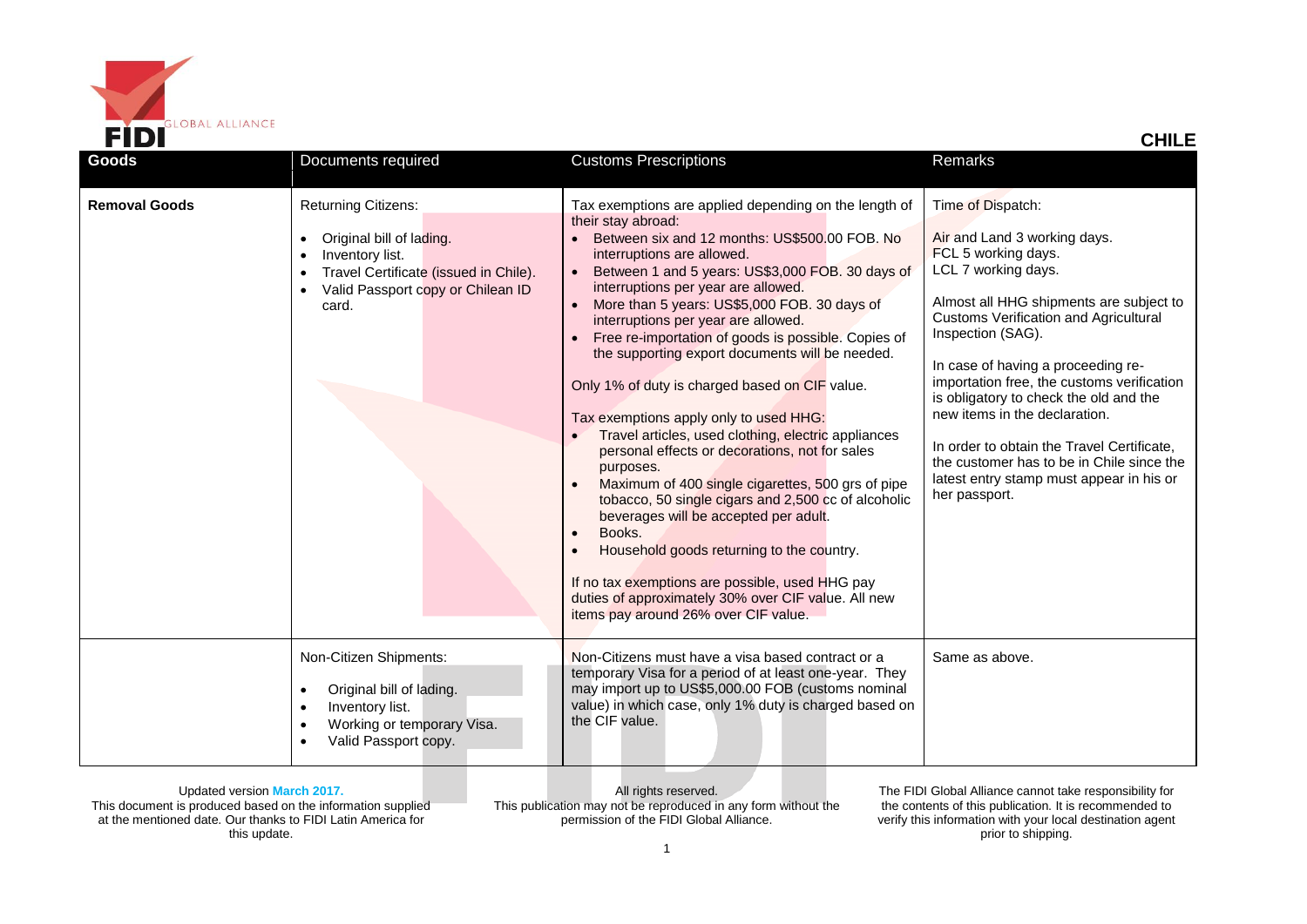

| Goods                                                                                     | Documents required                                                                                                                                                                                                                                        | <b>Customs Prescriptions</b>                                                                                                                                                                                                                                                                                                                                                  | Remarks                                                                                                                            |
|-------------------------------------------------------------------------------------------|-----------------------------------------------------------------------------------------------------------------------------------------------------------------------------------------------------------------------------------------------------------|-------------------------------------------------------------------------------------------------------------------------------------------------------------------------------------------------------------------------------------------------------------------------------------------------------------------------------------------------------------------------------|------------------------------------------------------------------------------------------------------------------------------------|
|                                                                                           |                                                                                                                                                                                                                                                           | Shipments over US\$5,000.00 FOB is subject to<br>Custom duties (over the excess of this amount).<br>If the required visa is not presented the whole<br>shipments is subject to Custom duties<br>If the visa is still in process, it is possible to clear under<br>bonded storage in the importer's residence. Definitive<br>importation of goods must be done within 90 days. |                                                                                                                                    |
| <b>Foreigner and Chilean</b><br>Diplomats' Removals incl. or<br>excl. alcoholic beverages | Original bill of lading.<br><b>Inventory list.</b><br>$\bullet$<br>Valid Passport copy.<br>$\bullet$<br>The corresponding Embassy or<br>International Organism must provide the<br>Exoneration Form issued by the Chilean<br>Ministry of Foreign Affairs. | Duty free, as long as it is within the franchise granted to<br>their position/rank.<br>http://prontus.minrel.gov.cl/minrel/site/artic/20080813/a<br>socfile/20080813191827/20140902220145239.pdf                                                                                                                                                                              | Time of Dispatch: Same as above.<br>Diplomatic status does not avoid<br>Customs verification and Agricultural<br>Inspection (SAG). |
| <b>Wedding trousseaux</b>                                                                 | See Removal Goods.                                                                                                                                                                                                                                        | Duty free is it enters the country as an<br>unaccompanied luggage and new effects.<br>2. Taxes plus an additional charge for "used<br>merchandise".                                                                                                                                                                                                                           |                                                                                                                                    |
| Inheritance                                                                               | See Removal Goods.                                                                                                                                                                                                                                        |                                                                                                                                                                                                                                                                                                                                                                               |                                                                                                                                    |
| <b>New Furniture and</b><br><b>Household Goods</b>                                        | See Removal Goods.                                                                                                                                                                                                                                        | I.V.A. (Additional Value Tax) and Customs duty<br>(approximately 26%).                                                                                                                                                                                                                                                                                                        | Original commercial invoice.                                                                                                       |

All rights reserved. This publication may not be reproduced in any form without the permission of the FIDI Global Alliance.

The FIDI Global Alliance cannot take responsibility for the contents of this publication. It is recommended to verify this information with your local destination agent prior to shipping.

 **CHILE**

2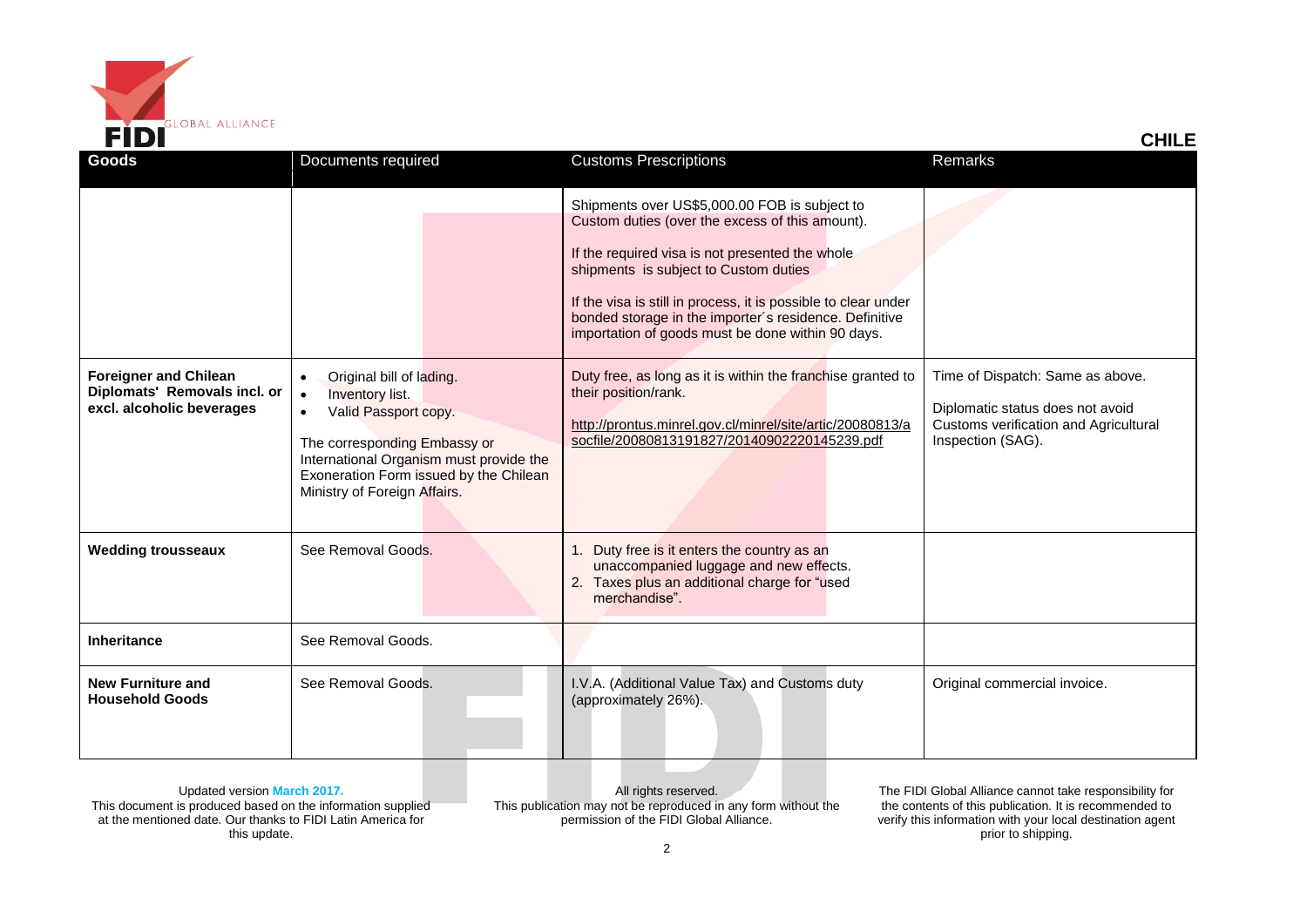

| FIDI                              |                                                                                                                                                                                                                                                             |                                                                                                                                                                                                                                                                                                                                                                                                                                                                                                                                            | <b>CHILE</b>                                                                                                                                                                                                                                                   |
|-----------------------------------|-------------------------------------------------------------------------------------------------------------------------------------------------------------------------------------------------------------------------------------------------------------|--------------------------------------------------------------------------------------------------------------------------------------------------------------------------------------------------------------------------------------------------------------------------------------------------------------------------------------------------------------------------------------------------------------------------------------------------------------------------------------------------------------------------------------------|----------------------------------------------------------------------------------------------------------------------------------------------------------------------------------------------------------------------------------------------------------------|
| <b>Goods</b>                      | Documents required                                                                                                                                                                                                                                          | <b>Customs Prescriptions</b>                                                                                                                                                                                                                                                                                                                                                                                                                                                                                                               | Remarks                                                                                                                                                                                                                                                        |
| <b>Works of Art and Antiques</b>  | See Removal Goods.<br>An invoice may be required, or a<br>certificate issued by the corresponding<br>museum or Gallery.                                                                                                                                     | Customs duty (approximately 30%).                                                                                                                                                                                                                                                                                                                                                                                                                                                                                                          |                                                                                                                                                                                                                                                                |
| <b>Precious Metal Objects</b>     | See Removal Goods.<br>A commercial invoice may be required.                                                                                                                                                                                                 | May be entered as personal effects if in a reasonable<br>quantity.                                                                                                                                                                                                                                                                                                                                                                                                                                                                         |                                                                                                                                                                                                                                                                |
| <b>Household Appliances</b>       | See Removal Goods.                                                                                                                                                                                                                                          |                                                                                                                                                                                                                                                                                                                                                                                                                                                                                                                                            |                                                                                                                                                                                                                                                                |
| <b>Electrical Appliances</b>      | See Removal Goods.                                                                                                                                                                                                                                          |                                                                                                                                                                                                                                                                                                                                                                                                                                                                                                                                            |                                                                                                                                                                                                                                                                |
| <b>Carpets</b>                    | See Removal Goods.                                                                                                                                                                                                                                          |                                                                                                                                                                                                                                                                                                                                                                                                                                                                                                                                            |                                                                                                                                                                                                                                                                |
| <b>Movies and Video Cassettes</b> | See Removal Goods.                                                                                                                                                                                                                                          |                                                                                                                                                                                                                                                                                                                                                                                                                                                                                                                                            |                                                                                                                                                                                                                                                                |
| <b>Motor Vehicles</b>             | Original endorsed OBL.<br>The Purchase Invoice.<br>Ownership Certificate.<br>Sworn statement specifying all<br>vehicle details.<br><b>Original Fumigation Certificate</b><br>issued in USA if the vehicle will<br>come alone (without HHG) from the<br>USA. | Used vehicles:<br>Forbidden.<br>Only allowed for returning Chilean citizens who<br>have stayed abroad for over one year, verified by<br>Travel Certificate (issued in Chile)<br>Duties of approx. 26% will apply.<br>$\circ$<br>New requirements as from 13 June 2017<br>Only allowed for returning Chilean<br>$\circ$<br>citizens who have stayed abroad for at<br>least 18 months verified by Travel<br>Certificate (issued in Chile) have the<br>benefit to import one used car.<br>The importation is subject to duties and<br>$\circ$ | Cars import for returning citizens: the<br>returning citizens will need to go<br>personally to the Customs authority at<br>the port of entry to request the import.<br>This would be needed with at least 5<br>working days in advance of shipment<br>arrival. |

All rights reserved. This publication may not be reproduced in any form without the permission of the FIDI Global Alliance.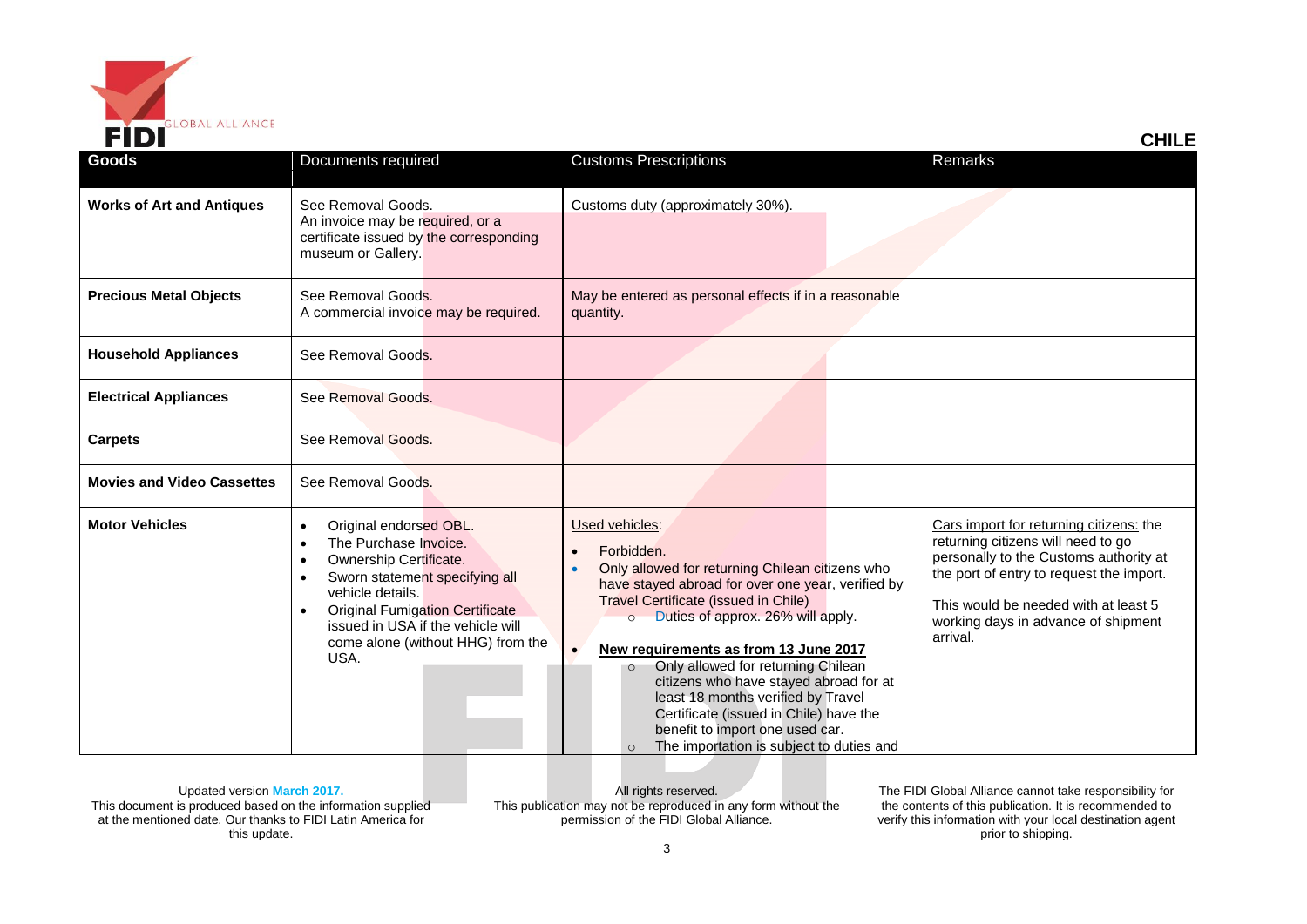

| FIDI                                       |                                   |                                                                                                                                                                                                                                                                                                                                                                                                                                                                                                                                                                                                                                                                               | <b>CHILE</b>                                                                                                                                                        |
|--------------------------------------------|-----------------------------------|-------------------------------------------------------------------------------------------------------------------------------------------------------------------------------------------------------------------------------------------------------------------------------------------------------------------------------------------------------------------------------------------------------------------------------------------------------------------------------------------------------------------------------------------------------------------------------------------------------------------------------------------------------------------------------|---------------------------------------------------------------------------------------------------------------------------------------------------------------------|
| Goods                                      | Documents required                | <b>Customs Prescriptions</b>                                                                                                                                                                                                                                                                                                                                                                                                                                                                                                                                                                                                                                                  | Remarks                                                                                                                                                             |
|                                            |                                   | taxies - duties of approx. 26% will apply.<br>Used motorcycles are strictly forbidden.<br>$\circ$<br>The used car must be shipped from the<br>same Country of residence of the<br>returning citizen, the car can also be<br>purchased in the special trade zones in<br>Chile.<br>The used car must have been acquired at<br>least 6 months before the return date to<br>Chile of the owner.<br>New vehicles: are allowed to be imported. Duties of<br>approx. 26% will apply.<br>Diplomats and foreign diplomatic personnel are exempt<br>of duties when importing one vehicle. They are required<br>to have a special authorization from the Ministry of<br>Foreign Affairs. |                                                                                                                                                                     |
| Alcohol<br>Wine and alcoholic<br>beverages | Descriptive inventory.            | Duties from 21% to 37.5% over CIF value + 19% VAT<br>will apply depending on the alcoholic beverage class.                                                                                                                                                                                                                                                                                                                                                                                                                                                                                                                                                                    | Strongly discourage the importing of<br>wine and alcoholic beverages.<br>Importation will increase the time, cost<br>and exams of the customs clearance<br>process. |
| <b>Tins and Food</b>                       | Same as above.                    |                                                                                                                                                                                                                                                                                                                                                                                                                                                                                                                                                                                                                                                                               |                                                                                                                                                                     |
| <b>Pets</b>                                | Cats and Dogs Health Certificate. |                                                                                                                                                                                                                                                                                                                                                                                                                                                                                                                                                                                                                                                                               | Import of other animals is considered<br>case by case.                                                                                                              |

All rights reserved. This publication may not be reproduced in any form without the permission of the FIDI Global Alliance.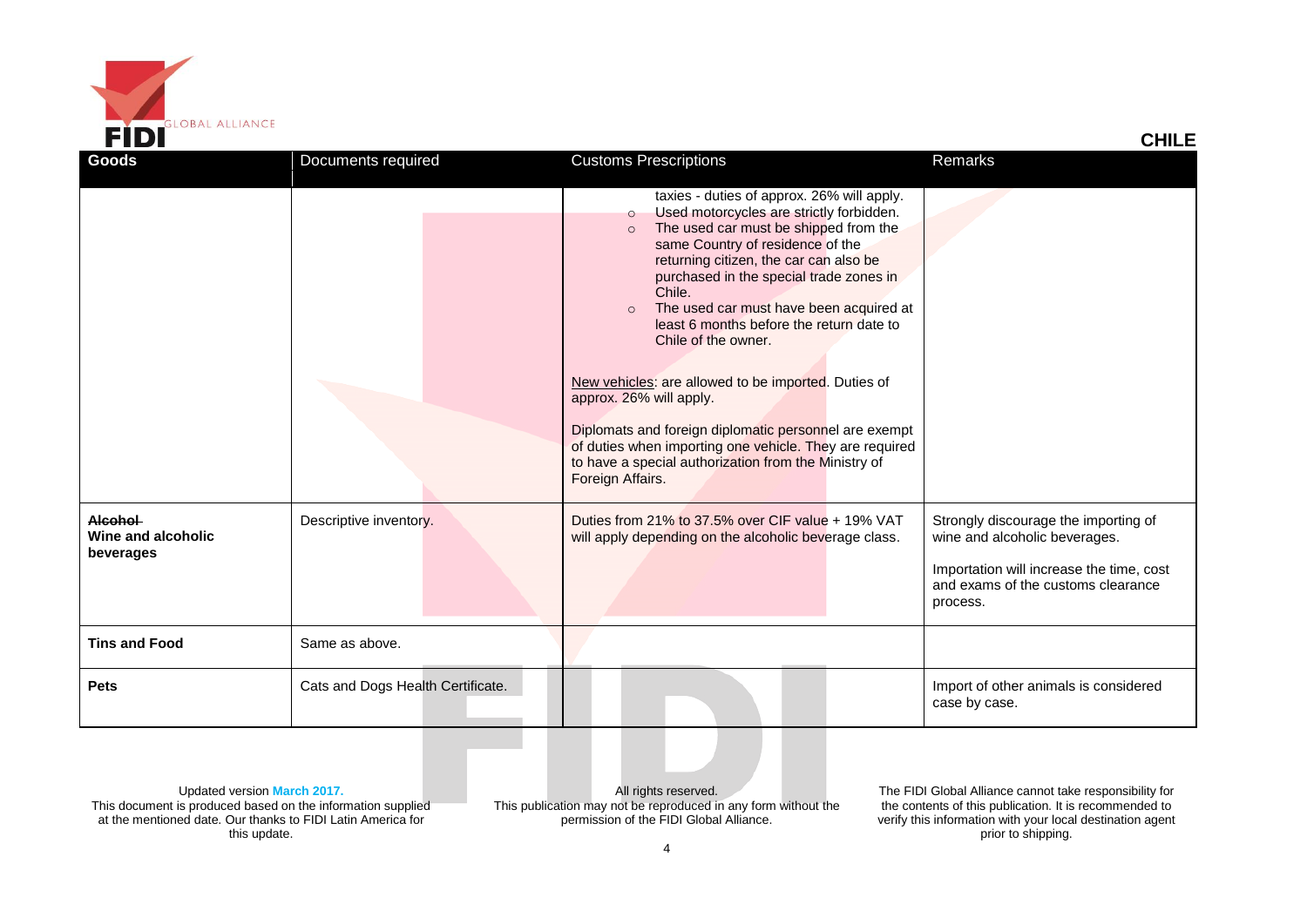

| CHILI |
|-------|
|-------|

| <b>Goods</b>                           | Documents required | <b>Customs Prescriptions</b>                                                                                                                                                                                                                                                                                                                                                                                                                                                                                                                                                                                                                                                                                                                                                                                                                                                                                                                                                                                                                                                                                                                                                                                                        | Remarks                                                                                                                                                                                                                                                                                                                  |
|----------------------------------------|--------------------|-------------------------------------------------------------------------------------------------------------------------------------------------------------------------------------------------------------------------------------------------------------------------------------------------------------------------------------------------------------------------------------------------------------------------------------------------------------------------------------------------------------------------------------------------------------------------------------------------------------------------------------------------------------------------------------------------------------------------------------------------------------------------------------------------------------------------------------------------------------------------------------------------------------------------------------------------------------------------------------------------------------------------------------------------------------------------------------------------------------------------------------------------------------------------------------------------------------------------------------|--------------------------------------------------------------------------------------------------------------------------------------------------------------------------------------------------------------------------------------------------------------------------------------------------------------------------|
| <b>Prohibited Articles</b>             | See Removal Goods. | Arms, Ammunitions, dangerous objects<br>Used motorcycles, used tires.<br>Plants and soil, medicines, narcotics, drugs,<br>Pornographic movies or videocassettes, books.                                                                                                                                                                                                                                                                                                                                                                                                                                                                                                                                                                                                                                                                                                                                                                                                                                                                                                                                                                                                                                                             | Only sporting weapons allowed for<br>importation. These must be released to<br>Customs upon arrival until a permit is<br>granted.                                                                                                                                                                                        |
| <b>Fumigation of wood</b><br>packaging |                    | The Chilean Government adopted ISPM-15<br>(International standards for Phytosanitary Measures<br>Publication 15) Guidelines for Regulating Wood<br>Packaging Material in International Trade (aka NIFM-<br>15) to standardise the treatment of wood packing<br>materials used for the transport of goods.<br>Shipments into or out of the country in wooden<br>packaging, need to have a Seal, certifying that the<br>shipment has received the required treatment ( $HT =$<br>Heated Treatment [a minimum wood core temperature<br>of 56°C for a minimum of 30 minutes] or fumigation with<br>Methyl Bromide (MT).<br>The minimum temperature should not be less than<br>10°C and the minimum exposure time should not fall<br>below 16 hours.<br>The treatments established in the present regulation<br>have the intent to reduce the introduction and/or the<br>dissemination of quarantine plagues associated to the<br>wood packing.<br>The wood packing material must be marked in a visible<br>location on each article, on at least two opposite sides<br>of the article with a legible and permanent mark in<br>black ink. Labels and adhesives are not allowed.<br>The approved format of the mark should be as follows: | This regulation DOES NOT apply to<br>wood packing materials manufactured of:<br>Raw wood of 6 mm thickness or less<br>Processed wood produced by glue,<br>heat and pressure, or a combination<br>thereof.<br>Plywood sheets & agglomerated<br>sawdust sheet.<br>Oriented wooden fibre sheets.<br>Sawdust & Wooden fibre. |

All rights reserved. This publication may not be reproduced in any form without the permission of the FIDI Global Alliance.